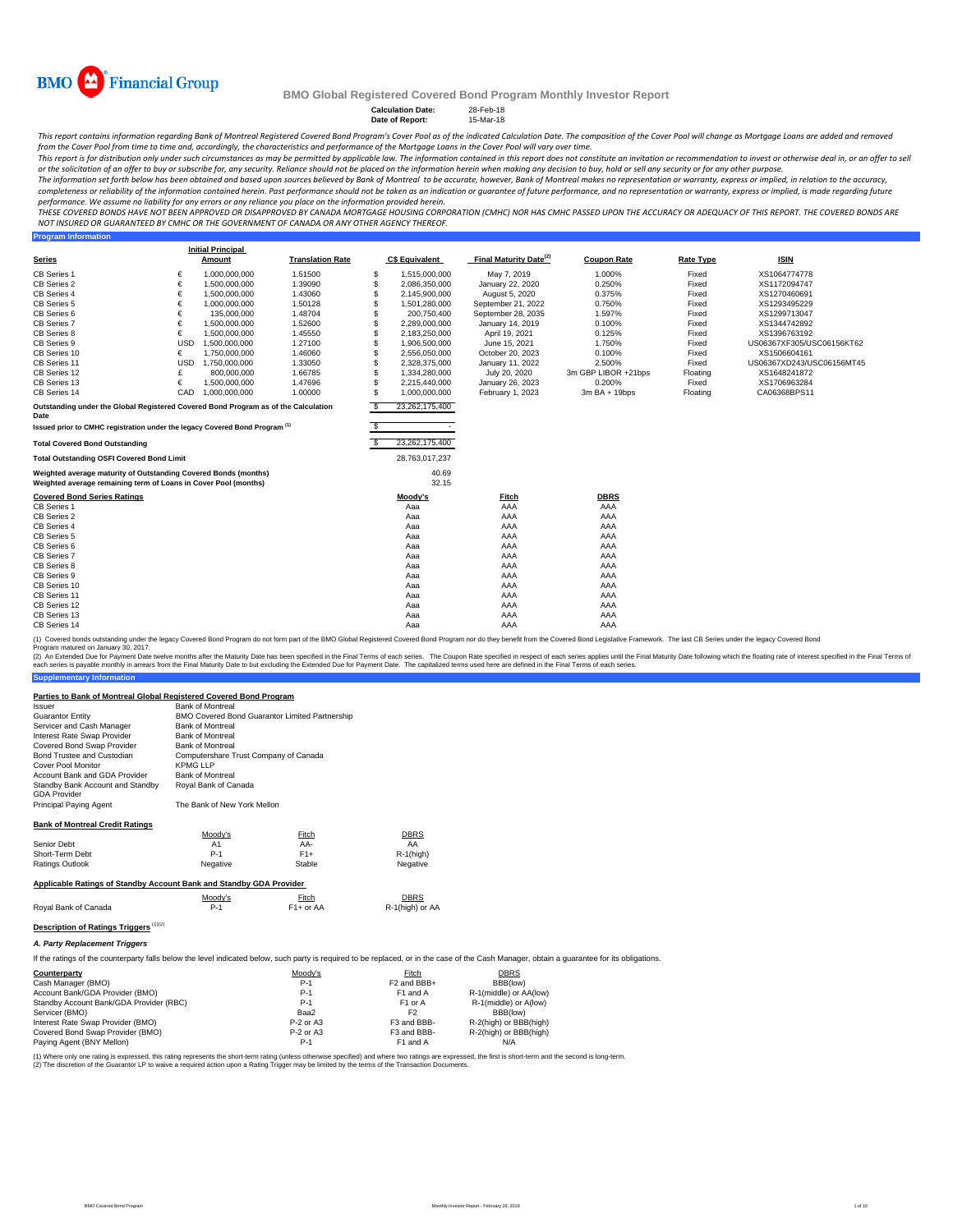

|                                                                                                                                                                                                                                                                                                                                     |                        | <b>Calculation Date:</b><br>Date of Report: | 28-Feb-18<br>15-Mar-18                             |                                                                                                                                                                                                                                                                                                                                                                                                                                                                  |
|-------------------------------------------------------------------------------------------------------------------------------------------------------------------------------------------------------------------------------------------------------------------------------------------------------------------------------------|------------------------|---------------------------------------------|----------------------------------------------------|------------------------------------------------------------------------------------------------------------------------------------------------------------------------------------------------------------------------------------------------------------------------------------------------------------------------------------------------------------------------------------------------------------------------------------------------------------------|
| <b>B. Summary of Specific Rating Trigger Actions</b><br>I) The following actions are required if the Cash Manager (BMO) undergoes a downgrade below the stipulated rating:                                                                                                                                                          |                        |                                             |                                                    |                                                                                                                                                                                                                                                                                                                                                                                                                                                                  |
|                                                                                                                                                                                                                                                                                                                                     | Moody's                | Fitch                                       | <b>DBRS</b>                                        |                                                                                                                                                                                                                                                                                                                                                                                                                                                                  |
| a) The Servicer will be required to direct amounts received directly<br>into the GDA Account (or Standby GDA Account if applicable)<br>within 2 Canadian business days and the Cash Manager shall<br>immediately remit any funds held at such time for or on behalf of<br>the Guarantor directly into the GDA Account               | $P-1$                  | F1 or A                                     | R-1(middle) or AA(low)                             |                                                                                                                                                                                                                                                                                                                                                                                                                                                                  |
| II) The following actions are required if the Servicer (BMO) undergoes a downgrade below the stipulated rating:                                                                                                                                                                                                                     |                        |                                             |                                                    |                                                                                                                                                                                                                                                                                                                                                                                                                                                                  |
|                                                                                                                                                                                                                                                                                                                                     | Moody's                | Fitch                                       | DBRS                                               |                                                                                                                                                                                                                                                                                                                                                                                                                                                                  |
| a) The Servicer will be required to direct amounts received to the<br>Cash Manager, or GDA as applicable                                                                                                                                                                                                                            | $P-1$                  | F1 or A                                     | R-1(middle) or BBB(low)                            |                                                                                                                                                                                                                                                                                                                                                                                                                                                                  |
| III) The Swap Provider is required to transfer credit support or transfer all of its rights and obligations to a replacement third party, or to obtain a<br>quarantee of its rights and obligations from a third party, if the Swap Provider undergoes a downgrade below the stipulated rating:                                     |                        |                                             |                                                    |                                                                                                                                                                                                                                                                                                                                                                                                                                                                  |
|                                                                                                                                                                                                                                                                                                                                     | $Mody's^{(3)}$         | Fitch                                       | <b>DBRS</b>                                        |                                                                                                                                                                                                                                                                                                                                                                                                                                                                  |
| a) Interest Rate Swap Provider<br>b) Covered Bond Swap Provider                                                                                                                                                                                                                                                                     | P-1 or A2<br>P-1 or A2 | F1 and A<br>F1 and A                        | R-1(middle) or A (high)<br>R-1(middle) or A (high) |                                                                                                                                                                                                                                                                                                                                                                                                                                                                  |
| IV) The following actions are required if the Issuer (BMO) undergoes a downgrade below the stipulated rating:                                                                                                                                                                                                                       |                        |                                             |                                                    |                                                                                                                                                                                                                                                                                                                                                                                                                                                                  |
| a) Mandatory repayment of the Demand Loan                                                                                                                                                                                                                                                                                           | Moody's<br>N/A         | Fitch<br>F2 or BBB+                         | <b>DBRS</b><br>N/A                                 |                                                                                                                                                                                                                                                                                                                                                                                                                                                                  |
| b) Cashflows will be exchanged under the Covered Bond Swap<br>Agreement (to the extent not already taking place)                                                                                                                                                                                                                    | Baa1                   | BBB+                                        | BBB(high)                                          |                                                                                                                                                                                                                                                                                                                                                                                                                                                                  |
| c) Transfer of title to Loans to Guarantor <sup>(4)</sup>                                                                                                                                                                                                                                                                           | A <sub>3</sub>         | BBB-                                        | BBB(low)                                           |                                                                                                                                                                                                                                                                                                                                                                                                                                                                  |
| <b>Events of Defaults &amp; Test Compliance</b><br>Asset Coverage Test (C\$ Equivalent of Outstanding<br>Covered Bond < Adjusted Aggregate Asset Amount)                                                                                                                                                                            |                        | Pass                                        |                                                    |                                                                                                                                                                                                                                                                                                                                                                                                                                                                  |
| <b>Issuer Event of Default</b><br>Guarantor LP Event of Default                                                                                                                                                                                                                                                                     |                        | No<br>No                                    |                                                    |                                                                                                                                                                                                                                                                                                                                                                                                                                                                  |
| (3) If no short term rating exists, then A1<br>jurisdiction over the Seller permitting registered title to the Loans to remain with the Seller until such time as (i) the Loans are to be sold or otherwise disposed of by the Guarantor or the Bond Trustee in the performan<br>Bonds as a result of such deferral.                |                        |                                             |                                                    | (4) The transfer of registered title to the Loans to the Guarantor may be deferred if (A) satisfactory assurances are provided to the Guarantor and the Bond Trustee by The Office of the Superintendent of Financial Institut<br>Transaction Documents, or (ii) the Guarantor or the Bond Trustee is required to take actions to enforce or otherwise deal with the Loans, and (B) each of the Rating Agencies has confirmed that it will not withdraw or downg |
| <b>Pre-Maturity Test</b><br>(Applicable to Hard Bullet Covered Bonds)                                                                                                                                                                                                                                                               |                        |                                             |                                                    |                                                                                                                                                                                                                                                                                                                                                                                                                                                                  |
| <b>Pre-Maturity Required Ratings</b>                                                                                                                                                                                                                                                                                                | Moody's<br>$P-1$       | <b>Fitch</b><br>$F1+$                       | DBRS <sup>(1)</sup><br>A(high) or A(low)           |                                                                                                                                                                                                                                                                                                                                                                                                                                                                  |
| Following a breach of the Pre-Maturity test in respect of a Series of Hard Bullet Covered Bonds, and unless the Pre-Maturity Liquidity Ledger is otherwise funded from the other sources, the Partnership<br>shall offer to sell Randomly Selected Loans if Final Maturity Date is within 12 months from the Pre-Maturity Test Date |                        |                                             |                                                    |                                                                                                                                                                                                                                                                                                                                                                                                                                                                  |
| (1) In the case of DBRS, if Final Maturity Date is within six months of the Pre-Maturity Test Date, then A(high), otherwise A(low).                                                                                                                                                                                                 |                        |                                             |                                                    |                                                                                                                                                                                                                                                                                                                                                                                                                                                                  |

Are the ratings of the Issuer below the Reserve Fund Required Amount Ratings? No

If the ratings of the Issuer fall below the Reserve Fund Required Amount Ratings, then the Guarantor shall credit or cause to be credited to the Reserve Fund funds up to an amount equal to the Reserve Fund Required Amount.

Reserve Fund Required Amount: Nil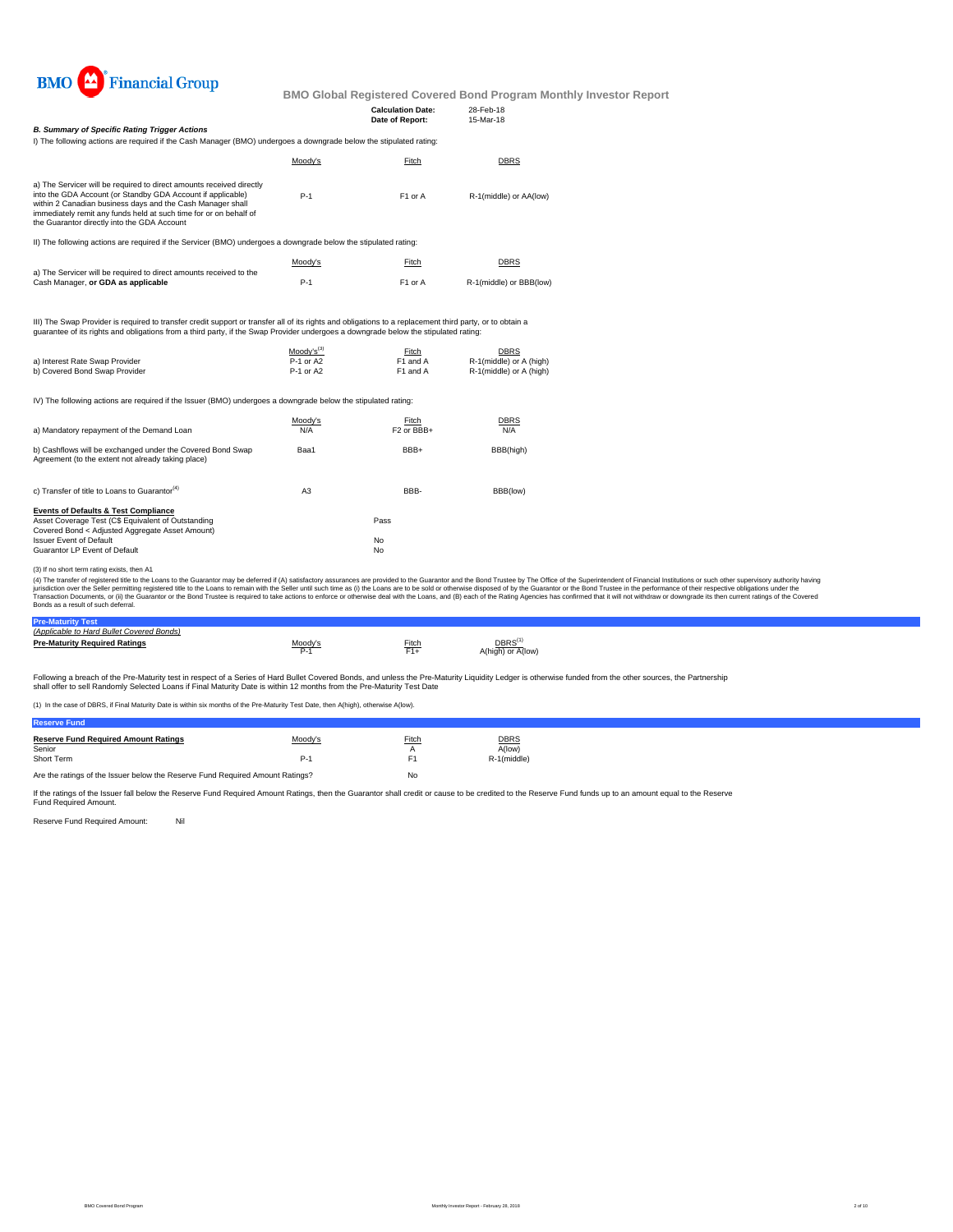

|                                                                                                                                                                                                                              | <b>Calculation Date:</b><br>Date of Report: | 28-Feb-18<br>15-Mar-18                          |                |                |  |  |
|------------------------------------------------------------------------------------------------------------------------------------------------------------------------------------------------------------------------------|---------------------------------------------|-------------------------------------------------|----------------|----------------|--|--|
| <b>Asset Coverage Test</b>                                                                                                                                                                                                   |                                             |                                                 |                |                |  |  |
| C\$ Equivalent of Outstanding Covered Bonds                                                                                                                                                                                  | 23,262,175,400                              |                                                 |                |                |  |  |
| $A^{(1)}$ = Lesser of (i) Sum of LTV adjusted outstanding principal balance and (ii) Sum of<br>Asset percentage adjusted outstanding principal balance                                                                       | 25,942,999,200                              |                                                 | A (i)          | 28,353,004,591 |  |  |
| B = Principal receipts not applied                                                                                                                                                                                           | ۰                                           |                                                 | A (ii)         | 25,942,999,200 |  |  |
| $C =$ Cash capital contributions<br>$D =$ Substitution assets<br>$E =$ (i) Reserve fund balance<br>(ii) Pre - Maturity liquidity ledger balance<br>$F =$ Negative carry factor calculation<br>Total: $A + B + C + D + E - F$ | $\sim$<br>۰<br>25,942,999,200               | Asset Percentage<br>Maximum Asset<br>Percentage | 91.5%<br>95.0% |                |  |  |
| <b>Asset Coverage Test Pass/Fail</b>                                                                                                                                                                                         | Pass                                        |                                                 |                |                |  |  |
| <b>Regulatory OC Minimum</b>                                                                                                                                                                                                 | 103%                                        |                                                 |                |                |  |  |
| Level of Overcollateralization <sup>(2)</sup>                                                                                                                                                                                | 109%                                        |                                                 |                |                |  |  |

(1) Market Value as determined by adjusting, not less than quarterly, the Original Market Value utilizing the Indexation Methodology (see Appendix for details) for subsequent price developments.

(2) Per Section 4.3.8 of the CMHC Guide, (A) the lesser of (i) the total amount of cover pool collateral and (ii) the amount of cover pool collateral required to collateralize the covered bonds outstanding and ensure the A

| <b>Valuation Calculation</b>                                                                                                                                                                                    |                |        |                |
|-----------------------------------------------------------------------------------------------------------------------------------------------------------------------------------------------------------------|----------------|--------|----------------|
| <b>Trading Value of Covered Bonds</b>                                                                                                                                                                           | 23.209.835.218 |        |                |
| $A =$ Lesser of i) Present value of outstanding loan balance of Performing Eligible Loans <sup>(1)</sup><br>and ii) 80% of Market Value <sup>(2)</sup> of properties securing Performing Eligible Loans, net of | 28.136.265.239 |        |                |
| adjustments                                                                                                                                                                                                     |                | A (i)  | 28.136.265.239 |
| $B =$ Principal receipts up to calculation date not otherwise applied                                                                                                                                           |                | A (ii) | 52.066.508.705 |
| $C =$ Cash capital contributions                                                                                                                                                                                | ٠              |        |                |
| D = Trading Value of any Substitute Assets                                                                                                                                                                      | ٠              |        |                |
| $E =$ (i) Reserve Fund Balance, if applicable                                                                                                                                                                   |                |        |                |
| (ii) Pre - Maturity liquidity ledger balance                                                                                                                                                                    |                |        |                |
| F = Trading Value of Swap Collateral                                                                                                                                                                            |                |        |                |
| Total: $A + B + C + D + E + F$                                                                                                                                                                                  | 28.136.265.239 |        |                |

(1) Present value of expected future cash flows of Loans using current market interest rates offered to BMO clients. The effective weighted average rate used for discounting is 3.20%.<br>(2) Market Value as determined by adju

| <b>Intercompany Loan Balance</b>              |                                  |                                                        |
|-----------------------------------------------|----------------------------------|--------------------------------------------------------|
| Guarantee Loan<br>Demand Loan<br><b>Total</b> |                                  | 25,446,436,138<br>s<br>2,948,304,017<br>28,394,740,155 |
| <b>Cover Pool Losses</b>                      |                                  |                                                        |
| Period end                                    | <b>Write Off Amounts</b>         | <b>Loss Percentage (Annualized)</b>                    |
| February 28, 2018                             | \$65,538                         | $0.00\%$                                               |
| <b>Cover Pool Flow of Funds</b>               |                                  |                                                        |
|                                               | <b>Current Month</b>             | Previous Month                                         |
| Cash Inflows *                                |                                  |                                                        |
| Principal receipts                            | 336,446,962                      | 386,277,970                                            |
| Proceeds for sale of Loans                    |                                  |                                                        |
| <b>Revenue Receipts</b>                       | 55,693,434                       | 70,076,318                                             |
| Swap Receipts                                 | 6,252,647                        | 4,884,497                                              |
| Cash Capital Contribution                     |                                  |                                                        |
| Advances of Intercompany Loans                | 1,723,000,000                    | ٠                                                      |
| Guarantee Fee                                 | 6,230,382.46                     | $\overline{\phantom{a}}$                               |
| <b>Cash Outflows</b>                          |                                  |                                                        |
| Swap Payment                                  |                                  |                                                        |
| Intercompany Loan interest                    | (42, 229, 640)                   | (40, 927, 337)                                         |
| Intercompany Loan principal                   | $(336, 446, 962)$ <sup>(1)</sup> | (386, 277, 970)                                        |
| Intercompany Loan repayment                   |                                  |                                                        |
| Mortgage Top-up Settlement                    | (1,722,343,184)                  |                                                        |
| Misc Partnership Expenses                     | (89)                             | (57)                                                   |
| Profit Distribution to Partners               |                                  |                                                        |
| Net inflows/(outflows)                        | 26,603,551                       | 34,033,420                                             |

### (1) Includes cash settlement of \$ 336,446,962 to occur on March 16, 2018.

| <b>Cover Pool - Summary Statistics</b>       |                         |               |
|----------------------------------------------|-------------------------|---------------|
| Asset Type                                   | Mortgages               |               |
| Previous Month Ending Balance                | 26.954.280.506          |               |
| Aggregate Outstanding Balance                | \$<br>28.378.982.663    |               |
| Number of Loans                              | 110.003                 |               |
| Average Loan Size                            | \$<br>257.984           |               |
| Number of Primary Borrowers                  | 108,476                 |               |
| Number of Properties                         | 110.003                 |               |
|                                              | Original <sup>(1)</sup> | Indexed $(2)$ |
| Weighted Average Current Loan to Value (LTV) | 61.88%                  | 51.87%        |
| Weighted Average Authorized LTV              | 69.26%                  | 57.44%        |
| Weighted Average Original LTV                | 69.26%                  |               |
| Weighted Average Seasoning                   | 19.27 (Months)          |               |
| Weighted Average Coupon                      | 2.68%                   |               |
| Weighted Average Original Term               | 51.42 (Months)          |               |
| Weighted Average Remaining Term              | 32.15 (Months)          |               |
| <b>Substitution Assets</b>                   | Nil                     |               |

(1) Value as most recently determined or assessed in accordance with the underwriting policies (whether upon origination or renewal of the Eligible Loan or subsequently thereto).

Value as incorrection documents of documents in the children as the children of the United States of the Indexation Methodology (see Appendix for details) for subsequent price developments.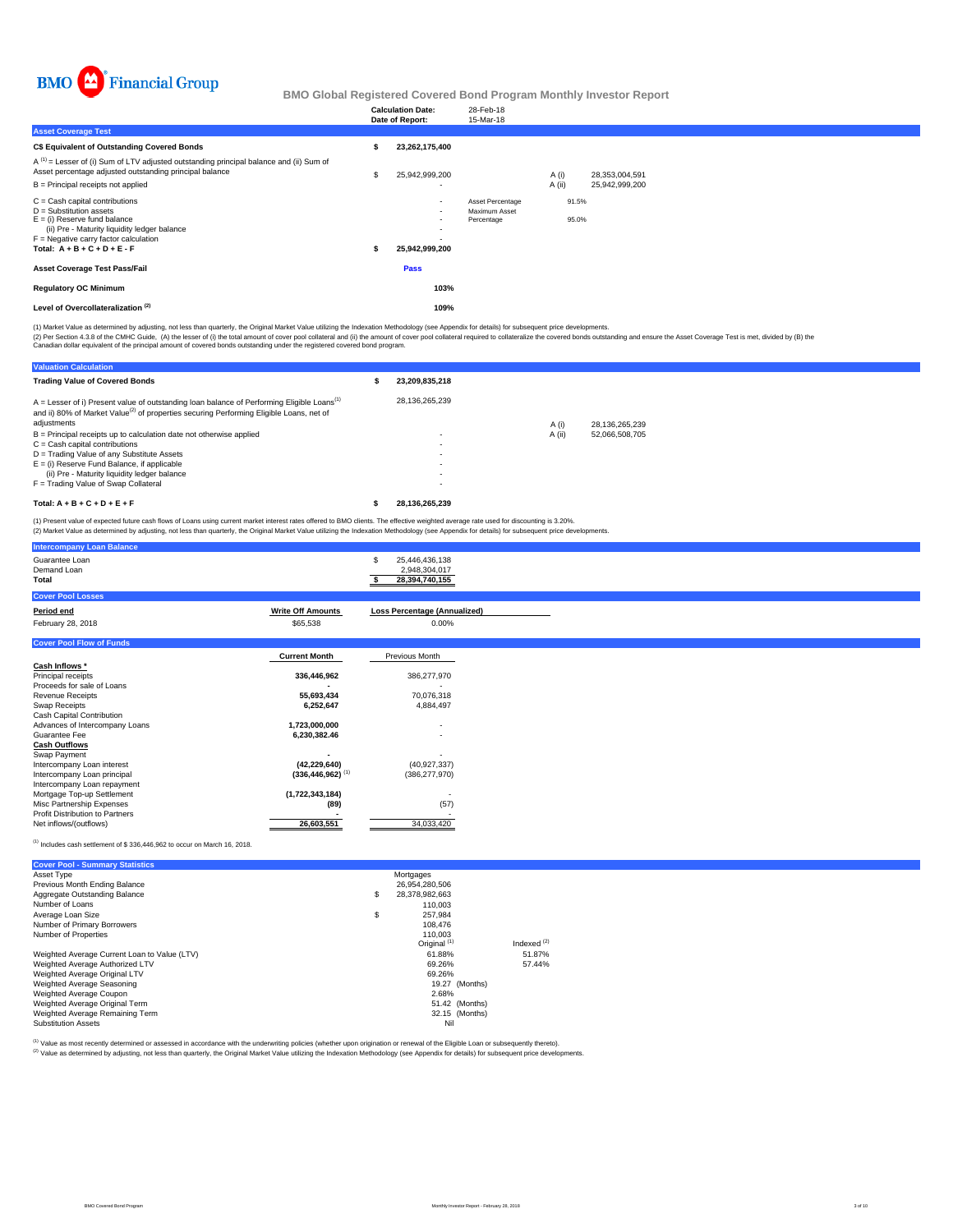

### **Calculation Date:** 28-Feb-18 **BMO Global Registered Covered Bond Program Monthly Investor Report**

|                                              | Date of Report: | 15-Mar-18  |                          |            |
|----------------------------------------------|-----------------|------------|--------------------------|------------|
| <b>Cover Pool - Delinguency Distribution</b> |                 |            |                          |            |
| Aging Summarv                                | Number of Loans | Percentage | <b>Principal Balance</b> | Percentage |
| Current and less than 30 days past due       | 109.634         | 99.66      | 28.292.583.420           | 99.70      |
| 30 - 59 days past due                        | 172             | 0.16       | 47.355.682               | 0.17       |
| 60 - 89 days past due                        | 47              | 0.04       | 13.065.489               | 0.05       |
| 90 or more days past due                     | 150             | 0.14       | 25.978.072               | 0.09       |
| Grand Total                                  | 110.003         | 100.00     | 28.378.982.663           | 100.00     |
|                                              |                 |            |                          |            |

**Cover Pool - Provincial Distribution**

| Province                        | <b>Number of Loans</b> | Percentage | <b>Principal Balance</b> | Percentage |
|---------------------------------|------------------------|------------|--------------------------|------------|
| Alberta                         | 13,409                 | 12.19      | 3.300.652.557            | 11.63      |
| <b>British Columbia</b>         | 16.327                 | 14.84      | 5.549.152.510            | 19.55      |
| Manitoba                        | 1,484                  | 1.35       | 259.534.760              | 0.91       |
| <b>New Brunswick</b>            | 1,770                  | 1.61       | 222.947.553              | 0.79       |
| Newfoundland                    | 3.035                  | 2.76       | 499.200.274              | 1.76       |
| Northwest Territories & Nunavut | 102                    | 0.09       | 20.548.122               | 0.07       |
| Nova Scotia                     | 3,366                  | 3.06       | 581.598.484              | 2.05       |
| Ontario                         | 49,272                 | 44.79      | 13.863.725.722           | 48.85      |
| Prince Edward Island            | 544                    | 0.49       | 75.566.428               | 0.27       |
| Quebec                          | 18,377                 | 16.71      | 3.545.932.166            | 12.49      |
| Saskatchewan                    | 2,204                  | 2.00       | 436.903.758              | 1.54       |
| <b>Yukon Territories</b>        | 113                    | 0.10       | 23.220.329               | 0.08       |
| <b>Grand Total</b>              | 110,003                | 100.00     | 28,378,982,663           | 100.00     |

| <b>Cover Pool - Credit Score Distribution</b> |                        |            |                          |            |
|-----------------------------------------------|------------------------|------------|--------------------------|------------|
| Credit Score <sup>(1)</sup>                   | <b>Number of Loans</b> | Percentage | <b>Principal Balance</b> | Percentage |
| Score Unavailable                             | 935                    | 0.85       | 191.470.521              | 0.67       |
| Less than 600                                 | 1.753                  | 1.59       | 368.599.857              | 1.30       |
| $600 - 650$                                   | 3.840                  | 3.49       | 947.749.680              | 3.34       |
| 651 - 700                                     | 8.781                  | 7.98       | 2.298.633.798            | 8.10       |
| 701 - 750                                     | 16,801                 | 15.27      | 4.653.640.449            | 16.40      |
| 751 - 800                                     | 21.138                 | 19.22      | 5.961.981.036            | 21.01      |
| 801 and Above                                 | 56.755                 | 51.59      | 13.956.907.322           | 49.18      |
| <b>Grand Total</b>                            | 110.003                | 100.00     | 28.378.982.663           | 100.00     |

(1) As of August 31, 2017, the bank changed its primary credit scoring model from Beacon 4 to Beacon 9 score. As a result of this change, the credit bureau scores in the table are not comparable to periods prior to August

| <b>Cover Pool - Rate Type Distribution</b>           |                        |            |                          |            |
|------------------------------------------------------|------------------------|------------|--------------------------|------------|
| <b>Rate Type</b>                                     | <b>Number of Loans</b> | Percentage | <b>Principal Balance</b> | Percentage |
| Fixed                                                | 87.775                 | 79.79      | 22,081,617,999           | 77.81      |
| Variable                                             | 22.228                 | 20.21      | 6,297,364,664            | 22.19      |
| <b>Grand Total</b>                                   | 110.003                | 100.00     | 28,378,982,663           | 100.00     |
|                                                      |                        |            |                          |            |
| <b>Cover Pool - Mortgage Asset Type Distribution</b> |                        |            |                          |            |
| <b>Mortgage Asset Type</b>                           | <b>Number of Loans</b> | Percentage | <b>Principal Balance</b> | Percentage |
| <b>Conventional Amortizing Mortgages</b>             | 110,003                | 100.00     | 28,378,982,663           | 100.00     |
| <b>Grand Total</b>                                   | 110.003                | 100.00     | 28.378.982.663           | 100.00     |
|                                                      |                        |            |                          |            |
| <b>Cover Pool - Occupancy Type Distribution</b>      |                        |            |                          |            |

| <b>Occupancy Type</b> | Number of Loans | Percentage | <b>Principal Balance</b> | Percentage |
|-----------------------|-----------------|------------|--------------------------|------------|
| Owner Occupied        | 84.551          | 76.86      | 22.936.702.564           | 80.82      |
| Non-Owner Occupied    | 25.452          | 23.14      | 5.442.280.099            | 19.18      |
| <b>Grand Total</b>    | 110.003         | 100.00     | 28.378.982.663           | 100.00     |
|                       |                 |            |                          |            |

| <b>Cover Pool - Mortgage Rate Distribution</b> |                        |            |   |                          |            |
|------------------------------------------------|------------------------|------------|---|--------------------------|------------|
| Mortgage Rate (%)                              | <b>Number of Loans</b> | Percentage |   | <b>Principal Balance</b> | Percentage |
| Less than 1.00                                 | 16                     | 0.01       |   | 3.764.191                | 0.01       |
| $1.00 - 3.99$                                  | 107.834                | 98.03      | ж | 27,964,513,061           | 98.54      |
| $4.00 - 4.49$                                  | 1,018                  | 0.93       |   | 198.998.036              | 0.70       |
| $4.50 - 4.99$                                  | 795                    | 0.72       |   | 156.970.750              | 0.55       |
| $5.00 - 5.49$                                  | 9                      | 0.01       |   | 1.722.001                | 0.01       |
| $5.50 - 5.99$                                  |                        | 0.00       |   | 430,662                  | 0.00       |
| $6.00 - 6.49$                                  | D.                     | 0.00       |   | 776.147                  | 0.00       |
| $6.50 - 6.99$                                  | 322                    | 0.29       |   | 51.597.460               | 0.18       |
| $7.00 - 7.49$                                  |                        | 0.00       |   | 210.356                  | 0.00       |
| $7.50 - 7.99$                                  | ۰                      | ۰          |   | ۰                        |            |
| 8.00 and Above                                 | ۰                      | ۰          |   |                          |            |
| <b>Grand Total</b>                             | 110,003                | 100.00     |   | 28,378,982,663           | 100.00     |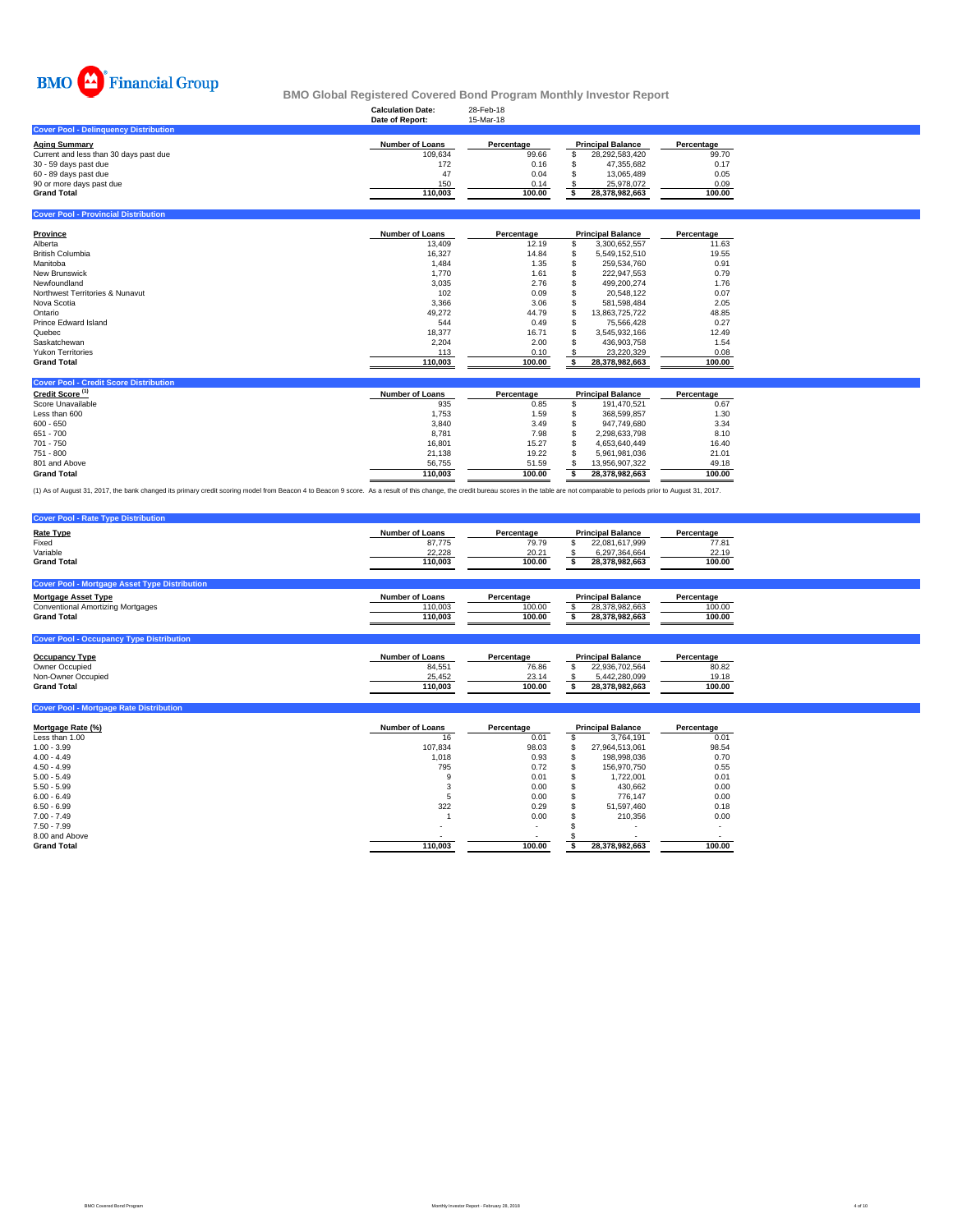

### **Calculation Date:** 28-Feb-18 **BMO Global Registered Covered Bond Program Monthly Investor Report**

|                                           | Date of Report:        | 15-Mar-18  |    |                          |            |
|-------------------------------------------|------------------------|------------|----|--------------------------|------------|
| Cover Pool - Indexed LTV Distribution (1) |                        |            |    |                          |            |
| Indexed LTV (%)                           | <b>Number of Loans</b> | Percentage |    | <b>Principal Balance</b> | Percentage |
| 20.00 and Below                           | 11.702                 | 10.64      | \$ | 1,035,792,889            | 3.65       |
| $20.01 - 25.00$                           | 4,508                  | 4.10       | ъ  | 734.385.642              | 2.59       |
| 25.01 - 30.00                             | 5,350                  | 4.86       | 35 | 1,115,104,612            | 3.93       |
| $30.01 - 35.00$                           | 6,628                  | 6.03       |    | 1.705.144.770            | 6.01       |
| $35.01 - 40.00$                           | 8,529                  | 7.75       | 35 | 2,358,560,716            | 8.31       |
| $40.01 - 45.00$                           | 9.674                  | 8.79       | S  | 2.630.907.624            | 9.27       |
| $45.01 - 50.00$                           | 11,006                 | 10.01      |    | 2.938.401.230            | 10.35      |
| $50.01 - 55.00$                           | 10,458                 | 9.51       |    | 3,028,032,540            | 10.67      |
| $55.01 - 60.00$                           | 9,901                  | 9.00       | S  | 2.835.961.649            | 9.99       |
| $60.01 - 65.00$                           | 9,151                  | 8.32       | S  | 2,663,369,199            | 9.39       |
| 65.01 - 70.00                             | 9,607                  | 8.73       | S  | 2.909.649.308            | 10.25      |
| 70.01 - 75.00                             | 8,720                  | 7.93       | S  | 2,802,554,720            | 9.88       |
| 75.01 - 80.00                             | 4,769                  | 4.34       |    | 1,621,117,764            | 5.71       |
| 80.01 and Above                           |                        |            |    |                          |            |
| <b>Grand Total</b>                        | 110,003                | 100.00     |    | 28.378.982.663           | 100.00     |

<sup>(1)</sup> Value as determined by adjusting, not less than quarterly, the Original Market Value utilizing the Indexation Methodology (see Appendix for details) for subsequent price developments.

| <b>Cover Pool - Remaining Term Distribution</b> |                        |            |    |                          |            |
|-------------------------------------------------|------------------------|------------|----|--------------------------|------------|
| <b>Months to Maturity</b>                       | <b>Number of Loans</b> | Percentage |    | <b>Principal Balance</b> | Percentage |
| Less than 12                                    | 16,905                 | 15.37      | S  | 4.521.937.429            | 15.93      |
| $12 - 17$                                       | 9,898                  | 9.00       | \$ | 2.510.814.489            | 8.85       |
| $18 - 24$                                       | 12,556                 | 11.41      |    | 3.059.901.016            | 10.78      |
| $25 - 30$                                       | 10,806                 | 9.82       |    | 2.677.775.916            | 9.44       |
| $31 - 36$                                       | 12.216                 | 11.11      |    | 3.077.695.069            | 10.84      |
| $37 - 42$                                       | 10.620                 | 9.65       |    | 2.596.242.975            | 9.15       |
| $43 - 48$                                       | 14.390                 | 13.08      | S  | 3.782.274.215            | 13.33      |
| $49 - 54$                                       | 14.491                 | 13.17      |    | 3.982.476.149            | 14.03      |
| $55 - 60$                                       | 7.891                  | 7.17       |    | 2.121.000.043            | 7.47       |
| $61 - 63$                                       | 18                     | 0.02       |    | 3,235,322                | 0.01       |
| 72 and Above                                    | 212                    | 0.19       |    | 45,630,040               | 0.16       |
| <b>Grand Total</b>                              | 110,003                | 100.00     |    | 28,378,982,663           | 100.00     |

| <b>Remaining Principal Balance (C\$)</b> | <b>Number of Loans</b> | Percentage | <b>Principal Balance</b> | Percentage |
|------------------------------------------|------------------------|------------|--------------------------|------------|
| 99,999 and Below                         | 19,211                 | 17.46      | 1,209,504,382            | 4.26       |
| 100,000 - 199,999                        | 33,742                 | 30.67      | 5,088,176,475            | 17.93      |
| 200,000 - 299,999                        | 25,772                 | 23.43      | 6,337,809,808            | 22.33      |
| 300.000 - 399.999                        | 13.676                 | 12.43      | 4.716.880.814            | 16.62      |
| 400.000 - 499.999                        | 7,363                  | 6.69       | 3.280.997.659            | 11.56      |
| 500,000 - 599,999                        | 3,888                  | 3.53       | 2,118,018,228            | 7.46       |
| 600,000 - 699,999                        | 2,171                  | 1.97       | 1,404,559,874            | 4.95       |
| 700,000 - 799,999                        | 1,278                  | 1.16       | 955,276,413              | 3.37       |
| 800.000 - 899.999                        | 781                    | 0.71       | 663.122.321              | 2.34       |
| 900,000 - 999,999                        | 628                    | 0.57       | 596,420,857              | 2.10       |
| 1,000,000 - 1,499,999                    | 1,163                  | 1.06       | 1,398,926,466            | 4.93       |
| 1,500,000 - 2,000,000                    | 254                    | 0.23       | 433,993,134              | 1.53       |
| 2,000,000 - 3,000,000                    | 76                     | 0.07       | 175,296,232              | 0.62       |
| 3,000,000 and Above                      |                        |            |                          |            |
|                                          | 110,003                | 100.00     | 28,378,982,663           | 100.00     |

| <b>Property Type</b> | <b>Number of Loans</b> | Percentage | <b>Principal Balance</b> | Percentage |
|----------------------|------------------------|------------|--------------------------|------------|
| Condominium          | 23,035                 | 20.94      | 4.569.208.243            | 16.10      |
| Multi-Residential    | 5.495                  | 5.00       | 1.330.707.418            | 4.69       |
| Single Family        | 73.419                 | 66.74      | 20.448.643.337           | 72.06      |
| Townhouse            | 8,054                  | 7.32       | 2.030.423.665            | 7.15       |
| <b>Grand Total</b>   | 110.003                | 100.00     | 28.378.982.663           | 100.00     |

*Note: Percentages and totals in the above tables may not add exactly due to rounding.*

### **Cover Pool - Indexed LTV and Delinquency Distribution by Province**

|                             |                 |                                                     |                           |                                                          | <b>Aging Summary</b> |  |           |  |               |
|-----------------------------|-----------------|-----------------------------------------------------|---------------------------|----------------------------------------------------------|----------------------|--|-----------|--|---------------|
| Province<br>Indexed LTV (%) |                 | <b>Current and</b><br>less than 30<br>days past due | 30 to 59<br>days past due | 60 to 89<br>90 or more<br>days past due<br>days past due |                      |  | Total     |  |               |
| Alberta                     | 20.00 and Below | 72.874.207                                          | 198.766                   | S.                                                       |                      |  | 62,656    |  | 73,135,628    |
|                             | $20.01 - 25$    | 50.888.696                                          | 105.292                   |                                                          |                      |  |           |  | 50,993,988    |
|                             | $25.01 - 30$    | 72.630.367                                          | 61.489                    |                                                          |                      |  |           |  | 72.691.856    |
|                             | $30.01 - 35$    | 99.606.498                                          |                           |                                                          |                      |  |           |  | 99,606,498    |
|                             | $35.01 - 40$    | 131.297.357                                         | 298.382                   |                                                          | 135.279              |  | 171.414   |  | 131.902.432   |
|                             | $40.01 - 45$    | 172.115.546                                         | 320.252                   |                                                          |                      |  | 550,793   |  | 172.986.591   |
|                             | $45.01 - 50$    | 228.275.645                                         | 842,882                   |                                                          |                      |  |           |  | 229.118.527   |
|                             | $50.01 - 55$    | 297.467.352                                         | 1.075.831                 |                                                          | 251.556              |  | 799,889   |  | 299,594,628   |
|                             | $55.01 - 60$    | 379.909.485                                         | 348.157                   |                                                          | 477.574              |  |           |  | 380.735.217   |
|                             | $60.01 - 65$    | 415.565.350                                         | 1.359.714                 |                                                          |                      |  | 768.263   |  | 417.693.327   |
|                             | $65.01 - 70$    | 350.637.880                                         | 560.159                   |                                                          |                      |  | 460.290   |  | 351,658,329   |
|                             | $70.01 - 75$    | 520,927,220                                         |                           |                                                          |                      |  | 357,704   |  | 521,284,924   |
|                             | $75.01 - 80$    | 498,533,057                                         | 717,555                   |                                                          |                      |  |           |  | 499,250,612   |
|                             | 80.01 and Above |                                                     |                           |                                                          |                      |  |           |  |               |
|                             |                 | 3,290,728,660                                       | 5,888,478                 |                                                          | 864,409              |  | 3,171,010 |  | 3,300,652,557 |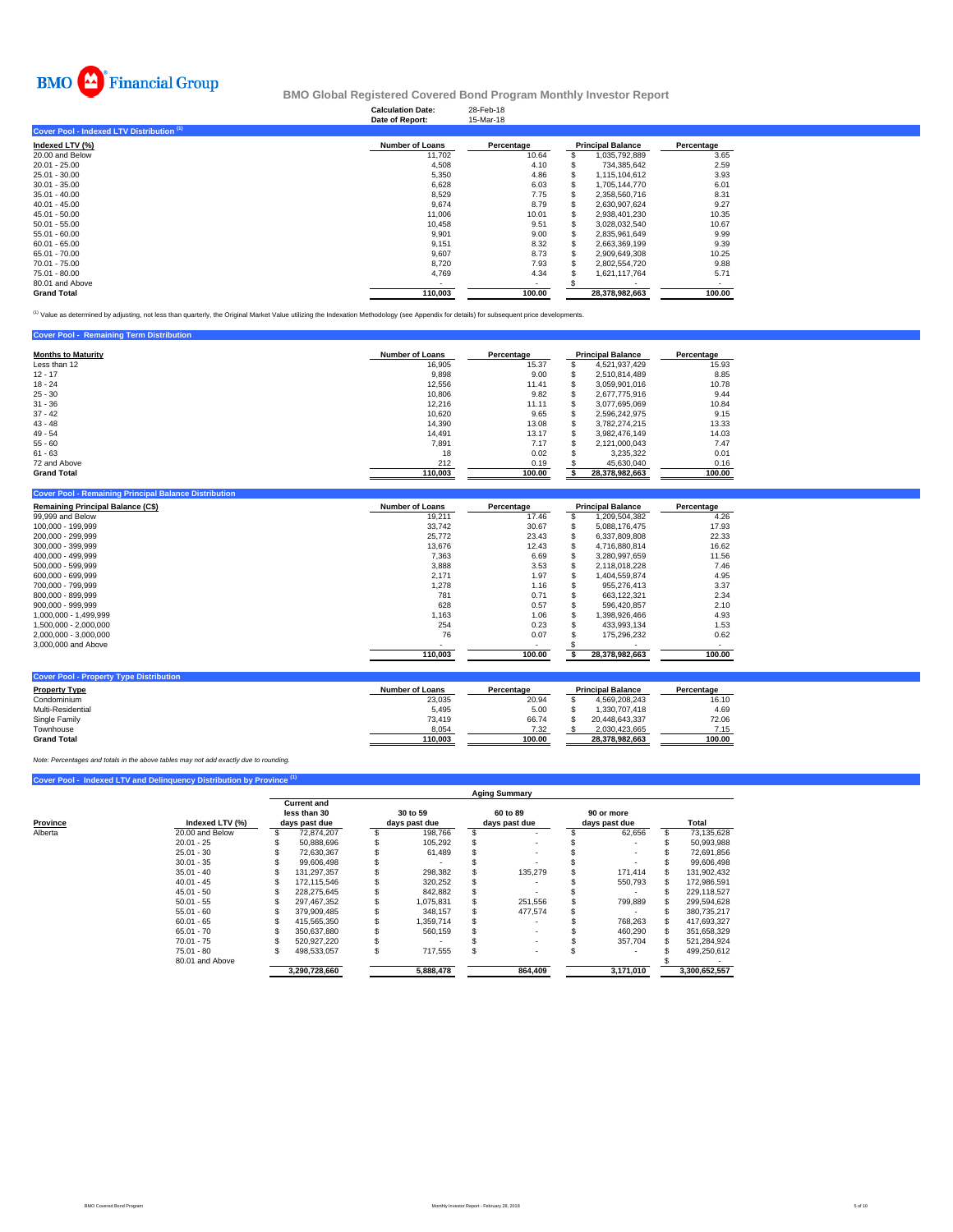

**Calculation Date:** 28-Feb-18 **Date of Report:** 15-Mar-18

**Aging Summary**

|                         |                                 | <b>Current and</b>                 |                 |                      |                      |                        |
|-------------------------|---------------------------------|------------------------------------|-----------------|----------------------|----------------------|------------------------|
|                         |                                 | less than 30                       | 30 to 59        | 60 to 89             | 90 or more           |                        |
| Province                | Indexed LTV (%)                 | days past due                      | days past due   | days past due        | days past due        | <b>Total</b>           |
| <b>British Columbia</b> | 20.00 and Below                 | \$<br>358,626,083                  | 1,805,884<br>\$ | \$<br>242,396        | \$<br>26,829         | \$<br>360,701,192      |
|                         | $20.01 - 25$                    | \$<br>262,961,691                  | \$<br>264,639   | \$<br>150,217        | \$                   | \$<br>263,376,548      |
|                         | $25.01 - 30$                    | 432,469,293                        | \$<br>221,910   | \$                   |                      | 432,691,203<br>\$      |
|                         | $30.01 - 35$                    | \$<br>\$<br>741,932,561            | \$<br>4,534,024 | 997,286              | \$<br>1,596,231      | 749,060,102            |
|                         |                                 |                                    |                 | \$                   | \$                   | \$                     |
|                         | $35.01 - 40$                    | \$<br>813,655,723                  | \$<br>2,052,620 | \$<br>1,377,075      | \$                   | 817,085,417<br>\$      |
|                         | $40.01 - 45$                    | \$<br>620,080,203                  | \$<br>837,205   | \$<br>850,880        | \$<br>240,305        | \$<br>622,008,593      |
|                         | $45.01 - 50$                    | \$<br>463,757,706                  | \$              | \$<br>257,156        | \$                   | \$<br>464,014,862      |
|                         | $50.01 - 55$                    | \$<br>498,059,126                  | \$<br>251,050   | \$                   | \$<br>$\overline{a}$ | \$<br>498,310,176      |
|                         | $55.01 - 60$                    | \$<br>321,810,829                  | \$<br>896,797   | \$<br>780,121        | \$<br>126,394        | \$<br>323,614,141      |
|                         | $60.01 - 65$                    | \$<br>288,360,572                  | \$              | \$                   | \$                   | \$<br>288,360,572      |
|                         | $65.01 - 70$                    | 356,771,476<br>\$                  | \$              | \$                   | \$                   | \$<br>356,771,476      |
|                         |                                 | \$                                 |                 |                      |                      |                        |
|                         | $70.01 - 75$                    | 232,478,481                        | \$              | \$                   | \$                   | \$<br>232,478,481      |
|                         | $75.01 - 80$                    | \$<br>140,679,748                  | \$              | \$                   | \$                   | \$<br>140,679,748      |
|                         | 80.01 and Above                 | 5,531,643,492                      | 10,864,128      | 4,655,131            | 1,989,759            | \$<br>5,549,152,510    |
|                         |                                 |                                    |                 |                      |                      |                        |
|                         |                                 |                                    |                 | <b>Aging Summary</b> |                      |                        |
|                         |                                 | <b>Current and</b><br>less than 30 | 30 to 59        | 60 to 89             | 90 or more           |                        |
| Province                | Indexed LTV (%)                 | days past due                      | days past due   | days past due        | days past due        | Total                  |
| Manitoba                | 20.00 and Below                 | \$<br>6,798,615                    | \$              | \$                   | \$                   | \$<br>6,798,615        |
|                         |                                 |                                    |                 |                      |                      |                        |
|                         | $20.01 - 25$                    | \$<br>3,528,391                    | \$              | \$                   | \$                   | \$<br>3,528,391        |
|                         | $25.01 - 30$                    | \$<br>5,679,692                    | \$              | \$                   | \$                   | \$<br>5,679,692        |
|                         | $30.01 - 35$                    | \$<br>7,788,403                    | \$<br>J.        | \$                   | \$                   | \$<br>7,788,403        |
|                         | $35.01 - 40$                    | \$<br>9,212,086                    | \$              | \$                   | \$                   | \$<br>9,212,086        |
|                         | $40.01 - 45$                    | \$<br>11,390,451                   | \$<br>157,949   | \$                   | 95,570<br>S          | \$<br>11,643,970       |
|                         | $45.01 - 50$                    | \$<br>18,170,362                   | \$              | \$                   | \$                   | \$<br>18,170,362       |
|                         | $50.01 - 55$                    | \$<br>26,486,585                   | \$              | \$                   | \$                   | \$<br>26,486,585       |
|                         | $55.01 - 60$                    | \$<br>29,428,562                   | \$              | \$                   | \$<br>196,498        | \$<br>29,625,060       |
|                         |                                 |                                    |                 |                      |                      |                        |
|                         | $60.01 - 65$                    | \$<br>31,529,625                   | \$              | \$                   | \$                   | \$<br>31,529,625       |
|                         | $65.01 - 70$                    | \$<br>44,309,444                   | \$<br>122.745   | \$                   | \$                   | \$<br>44,432,189       |
|                         | $70.01 - 75$                    | 43,089,129<br>\$.                  | \$              | \$<br>310,740        | \$                   | \$<br>43,399,869       |
|                         | $75.01 - 80$                    | \$<br>21,239,914                   | \$              | \$                   | \$                   | \$<br>21,239,914       |
|                         | 80.01 and Above                 | 258,651,258                        | 280,694         | 310,740              | 292,068              | \$<br>259,534,760      |
|                         |                                 |                                    |                 |                      |                      |                        |
|                         |                                 | <b>Current and</b>                 |                 | <b>Aging Summary</b> |                      |                        |
|                         |                                 | less than 30                       | 30 to 59        | 60 to 89             | 90 or more           |                        |
| <b>Province</b>         | Indexed LTV (%)                 | days past due                      | days past due   | days past due        | days past due        | Total                  |
| New Brunswick           | 20.00 and Below                 | \$<br>6,951,589                    | \$              | \$                   | \$                   | \$<br>6,951,589        |
|                         | $20.01 - 25$                    | \$<br>3,837,019                    | \$              | \$                   | \$<br>47,182         | \$<br>3,884,200        |
|                         | $25.01 - 30$                    | \$<br>5,350,269                    | \$              | \$                   | \$<br>116,198        | \$<br>5,466,467        |
|                         | $30.01 - 35$                    | \$<br>6,360,215                    | \$              | \$                   | \$<br>$\sim$         | \$<br>6,360,215        |
|                         | $35.01 - 40$                    | \$<br>11,347,524                   | \$              | \$                   | \$<br>76,882         | \$<br>11,424,407       |
|                         | $40.01 - 45$                    | \$<br>23,371,423                   | \$<br>162,350   | \$                   | \$                   | \$<br>23,533,773       |
|                         |                                 |                                    |                 |                      |                      |                        |
|                         | $45.01 - 50$                    | \$<br>29,783,146                   | \$<br>57,266    | \$                   | \$                   | \$<br>29,840,412       |
|                         | $50.01 - 55$                    | \$<br>30,113,540                   | \$<br>313,747   | \$                   | 619,262<br>S         | \$<br>31,046,549       |
|                         | $55.01 - 60$                    | \$<br>24,098,273                   | \$              | \$                   | S                    | \$<br>24,098,273       |
|                         | $60.01 - 65$                    | \$<br>21,665,244                   | \$              | \$                   | \$                   | \$<br>21,665,244       |
|                         | $65.01 - 70$                    | \$<br>23,447,023                   | \$              | S<br>113,844         | \$                   | \$<br>23,560,867       |
|                         | $70.01 - 75$                    | \$<br>21,102,932                   | \$              | \$                   | \$                   | \$<br>21,102,932       |
|                         | 75.01 - 80                      | \$<br>14,012,624                   | \$              | \$                   | \$                   | \$<br>14,012,624       |
|                         | 80.01 and Above                 | 221,440,823                        | 533,362         | 113,844              | 859,524              | \$<br>222,947,553      |
|                         |                                 |                                    |                 |                      |                      |                        |
|                         |                                 | <b>Current and</b>                 |                 | <b>Aging Summary</b> |                      |                        |
|                         |                                 | less than 30                       | 30 to 59        | 60 to 89             | 90 or more           |                        |
| <b>Province</b>         | Indexed LTV (%)                 | days past due                      | days past due   | days past due        | days past due        | <b>Total</b>           |
| Newfoundland            | 20.00 and Below                 | \$<br>9,285,125                    | \$              | \$                   | S                    | 9,285,125<br>\$        |
|                         | $20.01 - 25$                    | \$<br>5,864,038                    | \$<br>76,284    | \$                   | \$                   | \$<br>5,940,322        |
|                         | $25.01 - 30$                    | \$<br>9,372,361                    | \$              | \$                   | \$<br>67,765         | \$<br>9,440,126        |
|                         | $30.01 - 35$                    | \$<br>13,890,197                   | \$              | \$                   | \$                   | \$<br>13,890,197       |
|                         | $35.01 - 40$                    | \$<br>21,406,836                   | \$<br>×,        | \$                   | \$<br>89,679         | \$<br>21,496,514       |
|                         | $40.01 - 45$                    | \$<br>37,310,382                   | \$              | \$<br>100,635        | \$                   | \$<br>37,411,016       |
|                         |                                 |                                    |                 |                      |                      |                        |
|                         | $45.01 - 50$                    | \$<br>83,354,843                   | \$<br>592,898   | \$                   | \$<br>1,348,292      | \$<br>85,296,032       |
|                         | $50.01 - 55$                    | \$<br>80,004,246                   | \$<br>343,791   | \$                   | \$<br>807,414        | \$<br>81,155,451       |
|                         | $55.01 - 60$                    | \$<br>61,143,624                   | \$<br>184,122   | \$                   | \$<br>173,162        | \$<br>61,500,908       |
|                         | $60.01 - 65$                    | \$<br>56,764,263                   | \$              | \$                   | \$<br>114,125        | \$<br>56,878,389       |
|                         | $65.01 - 70$                    | \$<br>47,174,747                   | \$              | \$                   | \$                   | \$<br>47, 174, 747     |
|                         |                                 |                                    |                 |                      |                      |                        |
|                         |                                 |                                    |                 |                      |                      |                        |
|                         | $70.01 - 75$                    | 39,338,778<br>\$                   | \$              | \$                   | \$                   | \$<br>39,338,778       |
|                         | $75.01 - 80$<br>80.01 and Above | \$<br>30,392,671                   | \$              | \$                   | \$                   | \$<br>30,392,671<br>\$ |
|                         |                                 | 495,302,109                        | 1,197,094       | 100,635              | 2,600,437            | 499,200,274            |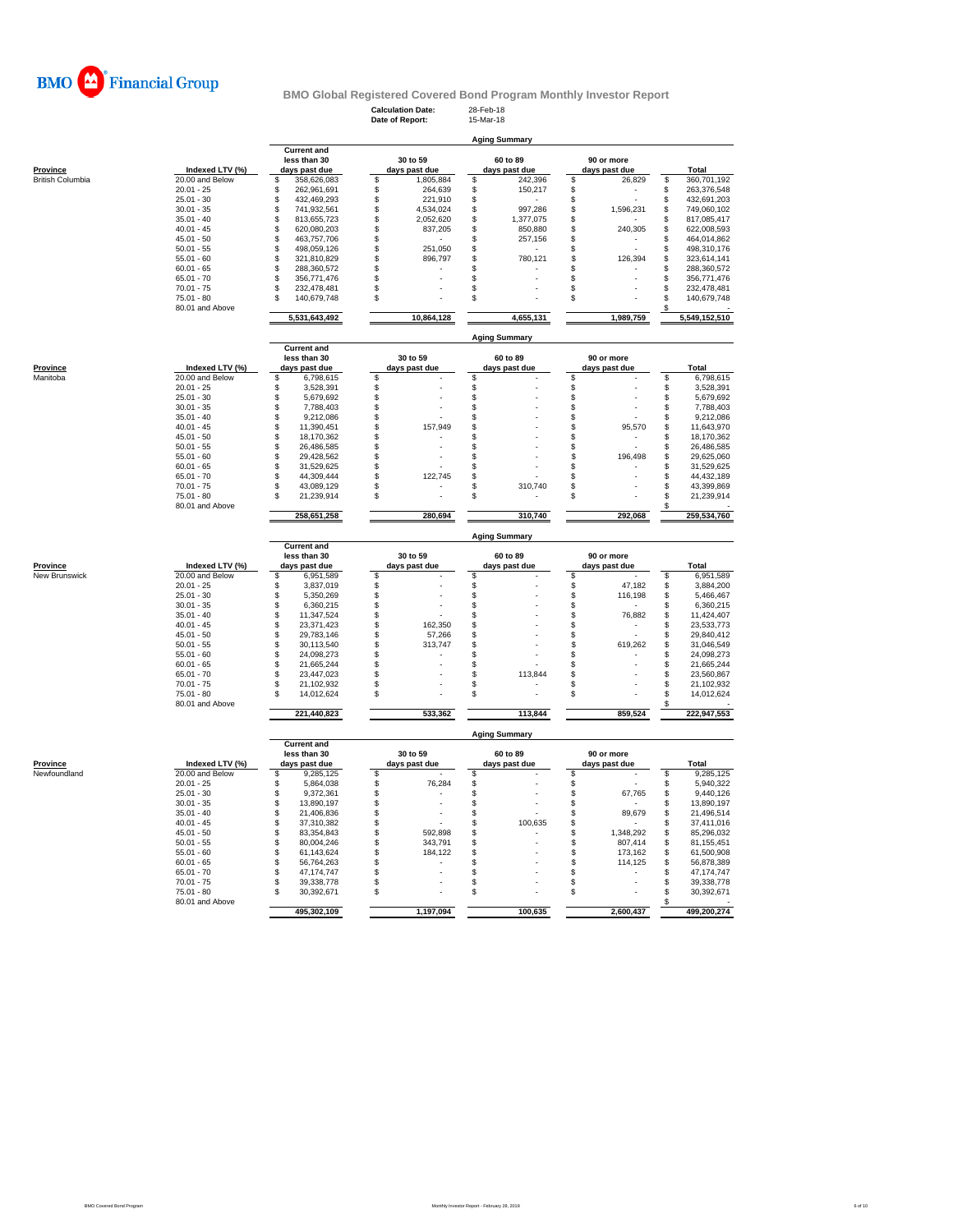

|                                   |                                    |                                    | <b>Calculation Date:</b><br>Date of Report: | 28-Feb-18<br>15-Mar-18<br><b>Aging Summary</b> |                                |                          |
|-----------------------------------|------------------------------------|------------------------------------|---------------------------------------------|------------------------------------------------|--------------------------------|--------------------------|
|                                   |                                    | <b>Current and</b><br>less than 30 | 30 to 59                                    | 60 to 89                                       | 90 or more                     |                          |
| Province<br>Northwest Territories | Indexed LTV (%)<br>20.00 and Below | days past due<br>1,729,818<br>\$   | days past due<br>\$                         | days past due<br>\$                            | days past due<br>\$            | Total<br>\$<br>1,729,818 |
|                                   | $20.01 - 25$                       | \$<br>87,004                       | \$                                          | \$                                             | \$                             | \$<br>87,004             |
|                                   | $25.01 - 30$                       | \$<br>1,447,444                    | \$                                          | \$                                             | \$                             | \$<br>1,447,444          |
|                                   | $30.01 - 35$                       | \$<br>857,498                      | \$                                          | \$                                             | \$                             | \$<br>857,498            |
|                                   | $35.01 - 40$                       | \$<br>2.098.985                    | \$                                          | \$                                             | \$                             | 2,098,985<br>S           |
|                                   | $40.01 - 45$                       | 3,313,181                          | \$                                          | \$                                             | \$                             | 3,313,181<br>S           |
|                                   | $45.01 - 50$                       | \$<br>2,587,512                    | \$                                          | S                                              | S                              | S<br>2,587,512           |
|                                   | $50.01 - 55$                       | \$<br>1,595,352                    | \$                                          | \$                                             | \$                             | \$<br>1,595,352          |
|                                   | $55.01 - 60$                       | \$<br>1,152,429                    | \$                                          | \$                                             | \$                             | \$<br>1,152,429          |
|                                   | $60.01 - 65$                       | \$<br>1,320,161                    | \$                                          | \$                                             | \$                             | 1,320,161<br>S           |
|                                   | $65.01 - 70$                       | \$<br>910,904                      | \$                                          | \$                                             | \$                             | \$<br>910,904            |
|                                   | $70.01 - 75$                       | \$<br>1,440,228                    | \$                                          | \$                                             | \$                             | \$<br>1,440,228          |
|                                   | $75.01 - 80$                       | \$<br>2,007,606                    | \$                                          | \$                                             | \$                             | \$<br>2,007,606          |
|                                   | 80.01 and Above                    | \$                                 | \$                                          | \$                                             | \$                             | S                        |
|                                   |                                    | 20,548,122<br>S                    | \$                                          | \$                                             | \$                             | 20,548,122<br>s          |
|                                   |                                    | <b>Current and</b>                 |                                             | <b>Aging Summary</b>                           |                                |                          |
|                                   |                                    | less than 30                       | 30 to 59                                    | 60 to 89                                       | 90 or more                     |                          |
| <b>Province</b>                   | Indexed LTV (%)                    | days past due                      | days past due                               | days past due                                  | days past due                  | Total                    |
| Nova Scotia                       | 20.00 and Below                    | 11,688,203<br>\$                   | \$                                          | \$                                             | \$                             | 11,688,203<br>\$         |
|                                   | $20.01 - 25$                       | \$<br>8,850,230                    | \$                                          | \$                                             | \$<br>24,781                   | 8,875,011<br>\$          |
|                                   | $25.01 - 30$                       | \$<br>11,293,436                   | \$<br>50,011                                | \$                                             | \$                             | \$<br>11,343,447         |
|                                   | $30.01 - 35$                       | \$<br>13,870,590                   | \$                                          | \$<br>37,556                                   | \$                             | 13,908,147<br>\$         |
|                                   | $35.01 - 40$                       | \$<br>19,144,224                   | \$<br>155,044                               | \$                                             | \$                             | \$<br>19,299,267         |
|                                   | $40.01 - 45$                       | \$<br>27,275,464                   | \$<br>592,248                               | \$                                             | \$                             | 27,867,712<br>\$         |
|                                   | $45.01 - 50$                       | \$<br>48,513,230                   | \$<br>68,278                                | \$                                             | \$<br>115.317                  | 48.696.825<br>S          |
|                                   | $50.01 - 55$                       | \$<br>51,726,317                   | \$<br>403,669                               | \$                                             | \$<br>212,676                  | \$<br>52,342,662         |
|                                   | $55.01 - 60$                       | \$<br>70,542,548                   | \$<br>1,539,923                             | \$                                             | \$                             | \$<br>72,082,471         |
|                                   | $60.01 - 65$                       | \$<br>76,990,890                   | \$                                          | \$<br>197,790                                  | \$<br>223,007                  | S<br>77.411.688          |
|                                   | $65.01 - 70$                       | \$<br>116,781,643                  | \$                                          | \$                                             | \$                             | 116,781,643<br>\$        |
|                                   | $70.01 - 75$                       | \$<br>91,856,082                   | S                                           | \$                                             | \$<br>115,648                  | S<br>91,971,730          |
|                                   | $75.01 - 80$                       | 29,329,677<br>\$                   | \$                                          | \$                                             | \$                             | 29,329,677               |
|                                   | 80.01 and Above                    | 577,862,535                        | 2,809,173                                   | 235,346                                        | 691,429                        | 581,598,484              |
|                                   |                                    |                                    |                                             |                                                |                                |                          |
|                                   |                                    |                                    |                                             | <b>Aging Summary</b>                           |                                |                          |
|                                   |                                    | <b>Current and</b><br>less than 30 | 30 to 59                                    | 60 to 89                                       | 90 or more                     |                          |
| Province                          | Indexed LTV (%)                    | days past due                      | days past due                               | days past due                                  | days past due                  | <b>Total</b>             |
| Nunavut                           | 20.00 and Below                    | \$                                 | \$                                          | \$                                             | \$                             | \$                       |
|                                   | $20.01 - 25$                       | \$                                 | \$                                          | \$                                             | \$                             | \$                       |
|                                   | $25.01 - 30$                       | \$                                 | \$                                          | \$                                             | \$                             | \$                       |
|                                   | $30.01 - 35$                       | \$                                 | \$                                          | \$                                             | \$                             | \$                       |
|                                   | $35.01 - 40$                       | \$                                 | \$                                          | \$                                             | \$                             | \$                       |
|                                   | $40.01 - 45$                       | \$                                 | \$                                          | \$                                             | \$                             | \$                       |
|                                   | $45.01 - 50$                       | \$                                 | \$                                          | \$                                             | \$                             | \$                       |
|                                   | $50.01 - 55$                       | \$                                 | \$                                          | \$                                             | \$                             | s                        |
|                                   | $55.01 - 60$                       | \$                                 | \$                                          | \$                                             | \$                             | \$                       |
|                                   | $60.01 - 65$                       | \$                                 | \$                                          | \$                                             | \$                             | \$                       |
|                                   | $65.01 - 70$                       | \$                                 | \$                                          | \$                                             | \$                             | \$<br>\$                 |
|                                   | $70.01 - 75$<br>75.01 - 80         | \$<br>\$                           | \$                                          | \$                                             | \$<br>\$                       | \$                       |
|                                   |                                    | S                                  | \$<br>S                                     | \$<br>S                                        | S                              |                          |
|                                   | 80.01 and Above                    | \$                                 | \$                                          | \$                                             | \$                             | \$<br>\$                 |
|                                   |                                    |                                    |                                             | <b>Aging Summary</b>                           |                                |                          |
|                                   |                                    | <b>Current and</b>                 |                                             |                                                |                                |                          |
|                                   |                                    | less than 30                       | 30 to 59                                    | 60 to 89                                       | 90 or more                     |                          |
| <b>Province</b><br>Ontario        | Indexed LTV (%)<br>20.00 and Below | days past due<br>\$                | days past due                               | days past due<br>506,549                       | days past due                  | Total<br>475,279,341     |
|                                   | $20.01 - 25$                       | 474,062,136<br>333,972,726<br>\$   | \$<br>471,358<br>\$                         | \$<br>\$<br>114,067                            | \$<br>239,297<br>\$<br>155,240 | \$<br>334,242,033<br>\$  |
|                                   | $25.01 - 30$                       | \$<br>493,183,464                  | \$<br>268,472                               | \$<br>68,673                                   | 350,960<br>\$                  | \$<br>493,871,569        |
|                                   | $30.01 - 35$                       | \$<br>707,032,184                  | \$<br>842,873                               | \$                                             | \$<br>53,760                   | 707,928,817<br>\$        |
|                                   | $35.01 - 40$                       | \$<br>1,193,451,339                | \$<br>710,212                               | \$                                             | \$<br>204,087                  | 1,194,365,638<br>S       |
|                                   | $40.01 - 45$                       | \$<br>1,492,666,117                | \$<br>650,553                               | \$<br>257.542                                  | \$<br>933,601                  | \$<br>1,494,507,814      |
|                                   | $45.01 - 50$                       | \$<br>1,689,073,059                | \$<br>3,469,596                             | \$<br>607,032                                  | \$<br>569,709                  | 1,693,719,396<br>\$      |
|                                   | $50.01 - 55$                       | \$<br>1,615,066,449                | \$<br>980,761                               | \$<br>521,453                                  | \$<br>218,571                  | \$<br>1,616,787,235      |
|                                   | $55.01 - 60$                       | \$<br>1,449,948,958                | \$<br>621,006                               | \$                                             | \$<br>504,497                  | 1,451,074,460<br>\$      |
|                                   | $60.01 - 65$                       | \$<br>1,219,780,142                | \$<br>2,038,856                             | \$<br>114,184                                  | \$<br>117,751                  | \$<br>1,222,050,933      |
|                                   | $65.01 - 70$                       | \$<br>1,262,699,942                | \$<br>2,222,765                             | \$                                             | S                              | £.<br>1,264,922,707      |
|                                   | $70.01 - 75$                       | 1,219,835,849<br>\$                | \$<br>1,229,816                             | 237,384<br>\$                                  | \$                             | 1,221,303,049<br>S       |
|                                   | 75.01 - 80                         | \$<br>693,594,471                  | \$                                          | \$<br>78,261                                   | \$                             | \$<br>693,672,731        |
|                                   | 80.01 and Above                    | 13,844,366,837                     | 13,506,269                                  | 2,505,144                                      | 3,347,473                      | £,<br>13,863,725,722     |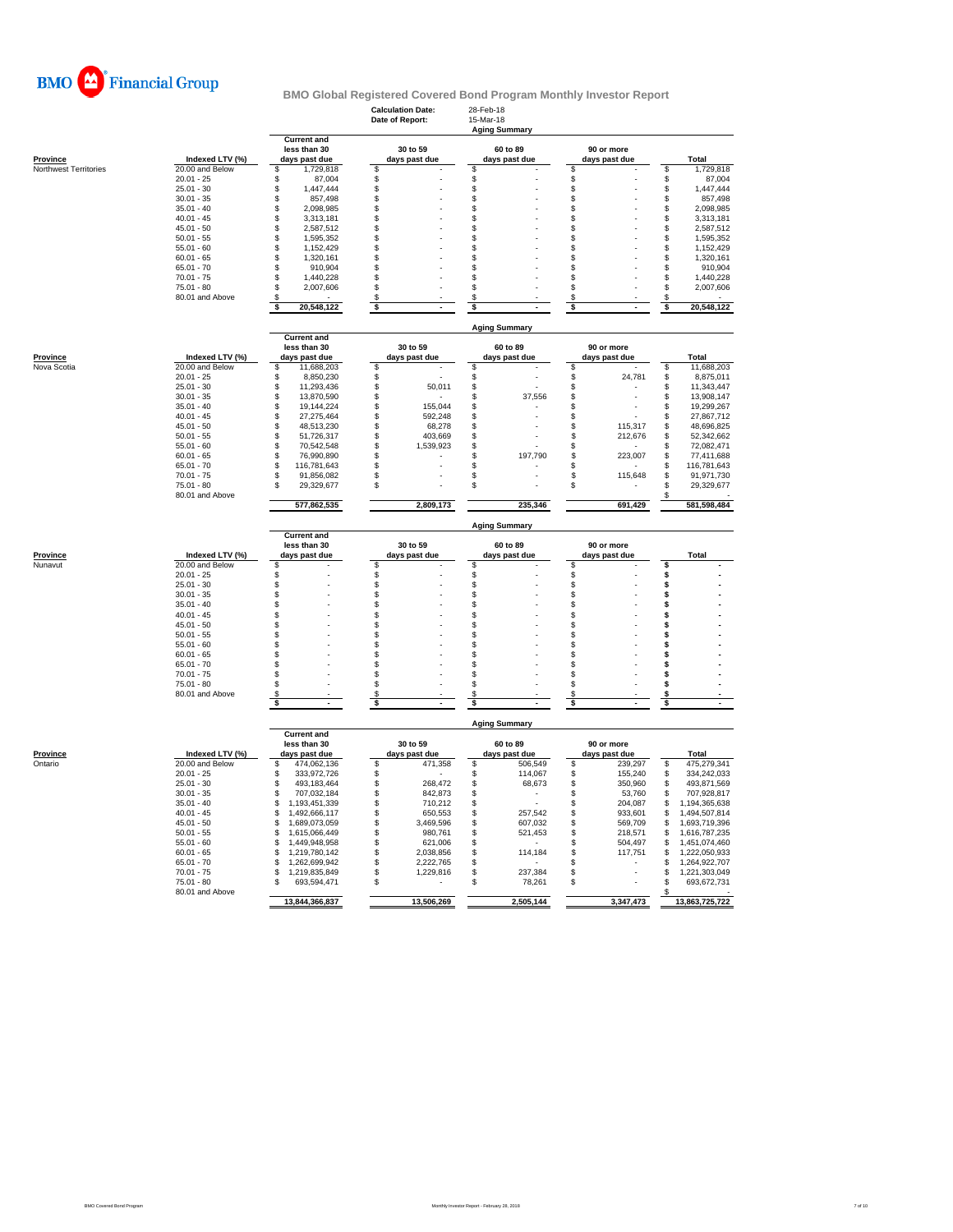

|                          |                                 | <b>Current and</b>                 | <b>Calculation Date:</b><br>Date of Report: | 28-Feb-18<br>15-Mar-18<br><b>Aging Summary</b> |                             |                                      |  |  |  |
|--------------------------|---------------------------------|------------------------------------|---------------------------------------------|------------------------------------------------|-----------------------------|--------------------------------------|--|--|--|
| Province                 | Indexed LTV (%)                 |                                    | 30 to 59<br>days past due                   | 60 to 89<br>days past due                      | 90 or more<br>days past due | Total                                |  |  |  |
| Prince Edward Island     | 20.00 and Below                 | days past due<br>\$<br>1,942,582   | s                                           | s                                              | \$<br>12,080                | 1,954,661<br>\$                      |  |  |  |
|                          | $20.01 - 25$                    | \$<br>1,440,742                    | \$                                          | \$                                             | \$                          | \$<br>1,440,742                      |  |  |  |
|                          | $25.01 - 30$                    | \$<br>1,122,602                    | \$                                          | \$                                             | \$                          | \$<br>1,122,602                      |  |  |  |
|                          | $30.01 - 35$                    | 3,340,329<br>\$                    | \$                                          | \$                                             | \$                          | \$<br>3,340,329                      |  |  |  |
|                          | $35.01 - 40$                    | \$<br>4,059,732                    | \$                                          | \$                                             | \$                          | \$<br>4,059,732                      |  |  |  |
|                          | $40.01 - 45$                    | 7,365,650<br>\$                    | \$                                          | \$                                             | \$                          | \$<br>7,365,650                      |  |  |  |
|                          | $45.01 - 50$<br>$50.01 - 55$    | \$<br>10,136,031<br>\$.            | \$<br>\$                                    | \$<br>\$                                       | \$<br>\$                    | \$<br>10,136,031                     |  |  |  |
|                          | $55.01 - 60$                    | 6,815,733<br>\$<br>6,820,126       | \$                                          | \$                                             | \$                          | \$<br>6,815,733<br>6,820,126         |  |  |  |
|                          | $60.01 - 65$                    | \$<br>9,397,605                    | \$                                          | \$                                             | \$                          | \$<br>\$<br>9,397,605                |  |  |  |
|                          | $65.01 - 70$                    | 9,017,189<br>\$.                   | \$                                          | \$                                             | $\mathfrak{L}$              | \$<br>9,017,189                      |  |  |  |
|                          | $70.01 - 75$                    | 7,431,069<br>\$                    | \$<br>302,116                               | S                                              | \$                          | \$<br>7,733,184                      |  |  |  |
|                          | $75.01 - 80$<br>80.01 and Above | \$<br>6,362,843                    | \$                                          | S                                              | \$                          | \$<br>6,362,843<br>\$                |  |  |  |
|                          |                                 | 75,252,232                         | 302,116                                     |                                                | 12,080                      | 75,566,428                           |  |  |  |
|                          |                                 | <b>Current and</b>                 |                                             | <b>Aging Summary</b>                           |                             |                                      |  |  |  |
|                          |                                 | less than 30                       | 30 to 59                                    | 60 to 89                                       | 90 or more                  |                                      |  |  |  |
| Province                 | Indexed LTV (%)                 | days past due                      | days past due                               | days past due                                  | days past due               | Total                                |  |  |  |
| Quebec                   | 20.00 and Below                 | \$<br>76.399.764                   | \$<br>46,857                                | \$                                             | \$<br>192,272               | \$<br>76,638,893                     |  |  |  |
|                          | $20.01 - 25$                    | 49,607,262<br>\$                   | \$<br>68,323                                | \$                                             | \$<br>47,192                | \$<br>49,722,778                     |  |  |  |
|                          | $25.01 - 30$                    | 67,994,805<br>S                    | \$<br>219,058                               | \$                                             | \$<br>326,744               | \$<br>68,540,607                     |  |  |  |
|                          | $30.01 - 35$                    | \$<br>87,553,094                   | \$<br>61,590                                | \$<br>240,734                                  | \$                          | \$<br>87,855,418                     |  |  |  |
|                          | $35.01 - 40$                    | \$<br>117,415,199                  | \$<br>59,353                                | \$<br>176,204                                  | \$<br>108,203               | \$<br>117,758,959                    |  |  |  |
|                          | $40.01 - 45$                    | \$<br>163,526,346                  | \$<br>689,267                               | \$                                             | \$<br>385,785               | \$<br>164,601,398                    |  |  |  |
|                          | $45.01 - 50$                    | \$<br>281,868,793                  | \$<br>293,373                               | S<br>962,224                                   | \$<br>1,407,678             | \$<br>284,532,069                    |  |  |  |
|                          | $50.01 - 55$                    | \$<br>359,038,001                  | \$<br>1,809,584                             | \$<br>1,151,234                                | \$<br>1,351,612             | \$<br>363,350,431                    |  |  |  |
|                          | $55.01 - 60$                    | \$.<br>424,542,072                 | \$<br>2,498,824                             | 319,114<br>S                                   | \$<br>2,324,168             | \$<br>429,684,177                    |  |  |  |
|                          | $60.01 - 65$                    | \$<br>491,801,596                  | \$<br>1,255,471                             | 352,877<br>S                                   | \$<br>1,716,112             | 495,126,056<br>\$                    |  |  |  |
|                          | $65.01 - 70$                    | \$<br>651,287,993                  | \$<br>2,435,826                             | \$<br>963,337                                  | \$<br>1,987,311             | \$<br>656,674,468                    |  |  |  |
|                          | $70.01 - 75$<br>$75.01 - 80$    | \$.<br>588,880,538<br>\$           | \$.<br>2.177.974<br>\$                      | $\mathfrak{L}$<br>\$                           | \$.<br>254,126<br>\$        | \$<br>591,312,639<br>\$              |  |  |  |
|                          | 80.01 and Above                 | 159,672,832<br>3,519,588,295       | 302,108<br>11,917,609                       | 4,165,725                                      | 159,332<br>10,260,537       | 160,134,272<br>3,545,932,166         |  |  |  |
|                          |                                 |                                    |                                             | <b>Aging Summary</b>                           |                             |                                      |  |  |  |
|                          |                                 | <b>Current and</b><br>less than 30 | 30 to 59                                    | 60 to 89                                       | 90 or more                  |                                      |  |  |  |
| Province                 | Indexed LTV (%)                 | days past due                      | days past due                               | days past due                                  | days past due               | Total                                |  |  |  |
| Saskatchewan             | 20.00 and Below                 | \$<br>10,683,329                   | \$<br>56,758                                | \$                                             | \$                          | 10,740,087<br>S                      |  |  |  |
|                          | $20.01 - 25$                    | 10,615,659<br>\$                   | \$                                          | \$                                             | \$                          | \$<br>10,615,659                     |  |  |  |
|                          | $25.01 - 30$                    | \$<br>11,263,403                   | \$                                          | \$                                             | \$                          | \$<br>11,263,403                     |  |  |  |
|                          | $30.01 - 35$                    | \$.<br>12,257,050                  | $\mathfrak{L}$                              | \$                                             | \$<br>137,258               | \$<br>12,394,308                     |  |  |  |
|                          | $35.01 - 40$                    | \$<br>28,131,181                   | \$                                          | \$                                             | \$                          | \$<br>28,131,181                     |  |  |  |
|                          | $40.01 - 45$                    | \$<br>62,840,694                   | \$                                          | \$                                             | \$<br>202,854               | \$<br>63,043,548                     |  |  |  |
|                          | $45.01 - 50$                    | \$.<br>68,739,219                  | \$                                          | \$<br>114,516                                  | \$                          | \$<br>68,853,734                     |  |  |  |
|                          | $50.01 - 55$                    | \$<br>48,506,405                   | \$                                          | \$                                             | \$<br>125,679               | \$<br>48,632,083                     |  |  |  |
|                          | $55.01 - 60$                    | \$<br>52,484,567                   | \$                                          | \$                                             | \$<br>1,026,713             | \$<br>53,511,280                     |  |  |  |
|                          | $60.01 - 65$                    | \$<br>39,072,350                   | \$                                          | $\ddot{s}$                                     | $\ddot{s}$<br>1,261,253     | \$<br>40,333,603                     |  |  |  |
|                          | $65.01 - 70$                    | 36,911,280<br>\$                   | \$                                          | \$                                             | \$                          | \$<br>36,911,280                     |  |  |  |
|                          | $70.01 - 75$<br>$75.01 - 80$    | S<br>29,088,389<br>23,385,202<br>S | \$<br>\$                                    | \$<br>\$                                       | \$<br>\$                    | \$<br>29,088,389<br>\$<br>23,385,202 |  |  |  |
|                          | 80.01 and Above                 | 433,978,726                        | 56,758                                      | 114,516                                        | 2,753,757                   | \$<br>436,903,758                    |  |  |  |
|                          |                                 |                                    |                                             |                                                |                             |                                      |  |  |  |
|                          |                                 | <b>Current and</b>                 |                                             | <b>Aging Summary</b>                           |                             |                                      |  |  |  |
|                          |                                 | less than 30                       | 30 to 59                                    | 60 to 89                                       | 90 or more                  |                                      |  |  |  |
| Province                 | Indexed LTV (%)                 | days past due                      | days past due                               | days past due                                  | days past due               | Total                                |  |  |  |
| <b>Yukon Territories</b> | 20.00 and Below<br>$20.01 - 25$ | \$<br>889,737<br>\$.<br>1,678,967  | \$<br>\$                                    | \$<br>\$                                       | \$<br>\$                    | \$<br>889,737<br>\$<br>1,678,967     |  |  |  |
|                          | $25.01 - 30$                    | \$<br>1,546,196                    | \$                                          | \$                                             | \$                          | \$<br>1,546,196                      |  |  |  |
|                          | $30.01 - 35$                    | \$<br>2,154,840                    | \$                                          | \$                                             | \$                          | \$<br>2,154,840                      |  |  |  |
|                          | $35.01 - 40$                    | 1,726,098<br>\$.                   | \$                                          | \$                                             | \$                          | \$<br>1,726,098                      |  |  |  |
|                          | $40.01 - 45$                    | 2,624,379<br>\$                    | \$                                          | \$                                             | \$                          | \$<br>2,624,379                      |  |  |  |
|                          | $45.01 - 50$                    | S<br>3,435,467                     | S                                           | \$                                             | \$                          | \$<br>3,435,467                      |  |  |  |
|                          | $50.01 - 55$                    | \$.<br>1,915,655                   | \$                                          | \$                                             | \$                          | \$<br>1,915,655                      |  |  |  |
|                          | $55.01 - 60$                    | 2,063,106<br>\$                    | \$                                          | \$                                             | \$                          | \$<br>2,063,106                      |  |  |  |
|                          | $60.01 - 65$                    | S<br>1,601,996                     | \$                                          | \$                                             | \$                          | \$<br>1,601,996                      |  |  |  |
|                          | $65.01 - 70$                    | 833,508<br>\$                      | \$                                          | \$                                             | \$                          | \$<br>833,508                        |  |  |  |
|                          | $70.01 - 75$                    | 2,100,517<br>\$                    | \$                                          | \$                                             | \$                          | \$<br>2,100,517                      |  |  |  |
|                          | $75.01 - 80$                    | S<br>649,863                       | \$                                          | \$                                             | \$                          | \$<br>649,863                        |  |  |  |
|                          | 80.01 and Above                 | £.                                 | $\mathfrak{S}$                              | \$                                             | \$                          | \$                                   |  |  |  |
|                          |                                 | 23,220,329<br>\$                   | \$                                          | \$                                             | \$                          | \$<br>23,220,329                     |  |  |  |

<sup>(1)</sup> Value as determined by adjusting, not less than quarterly, the Original Market Value utilizing the Indexation Methodology (see Appendix for details) for subsequent price developments.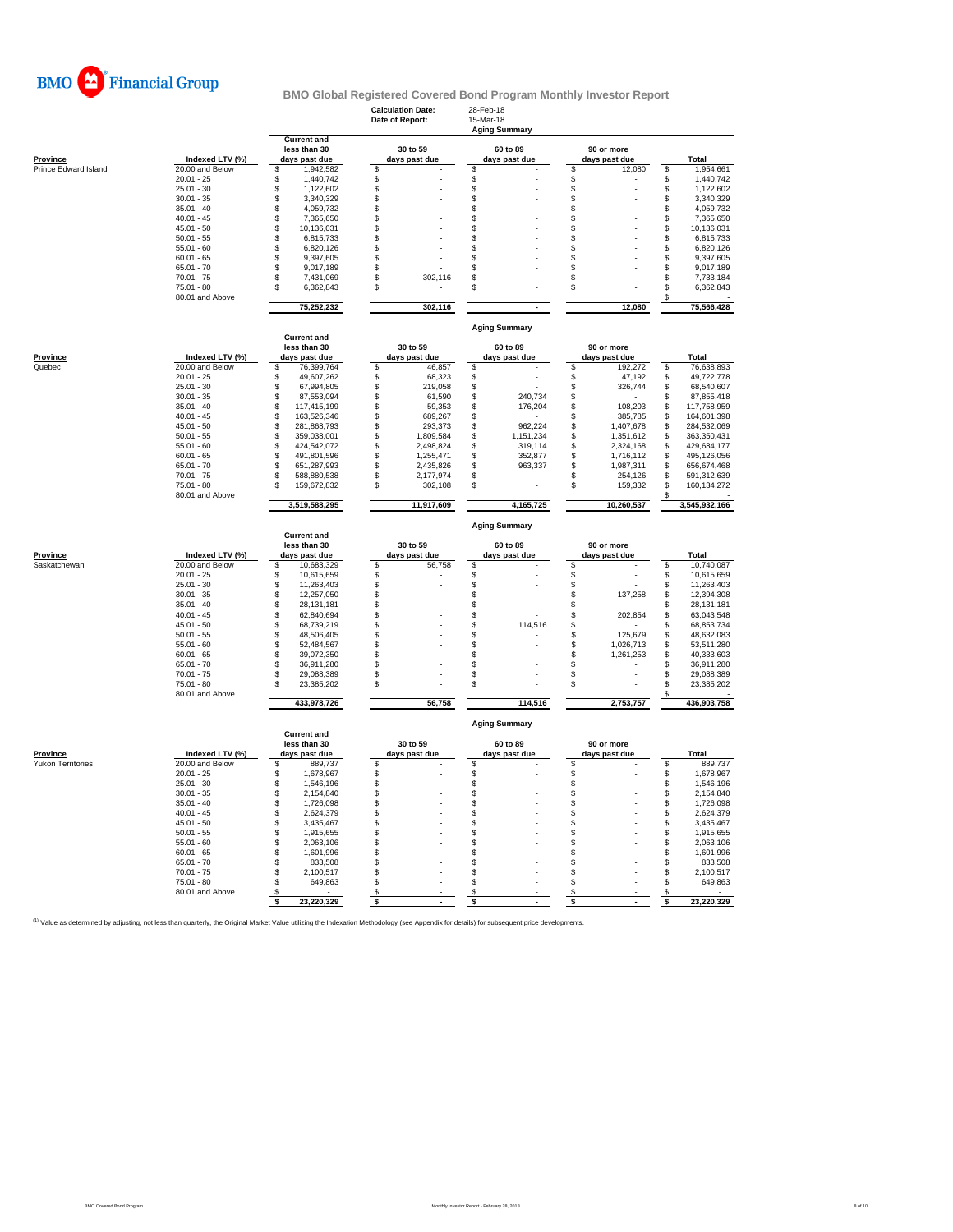

**Calculation Date:** 28-Feb-18 **Date of Report:** 15-Mar-18

**Cover Pool - Current LTV Distribution by Credit Score (1)**

|                 | <b>Credit Scores</b> |  |             |  |             |  |               |  |               |  |               |  |                |                |
|-----------------|----------------------|--|-------------|--|-------------|--|---------------|--|---------------|--|---------------|--|----------------|----------------|
| Indexed LTV (%) | Score Unavailable    |  | < 600       |  | 600 - 650   |  | 651 - 700     |  | 701 - 750     |  | 751 - 800     |  | >800           | Total          |
| 20.00 and Below | 18.336.202           |  | 8.075.033   |  | 17.738.858  |  | 47.572.274    |  | 115.374.864   |  | 156.566.251   |  | 672.129.408    | 1.035.792.889  |
| $20.01 - 25$    | 12.920.553           |  | 7.425.971   |  | 14.670.568  |  | 44.664.756    |  | 74.856.516    |  | 132.604.282   |  | 447.242.997    | 734.385.642    |
| $25.01 - 30$    | 13,095,085           |  | 9.105.285   |  | 22.684.983  |  | 72.789.795    |  | 149.737.430   |  | 202.611.801   |  | 645.080.235    | 1.115.104.612  |
| $30.01 - 35$    | 10.769.201           |  | 17.227.393  |  | 49.141.468  |  | 125.094.541   |  | 263.845.932   |  | 328.381.266   |  | 910.684.968    | 1.705.144.770  |
| $35.01 - 40$    | 13.090.528           |  | 24.992.065  |  | 66.510.869  |  | 170.643.948   |  | 346.272.597   |  | 538.737.443   |  | 1.198.313.266  | 2,358,560,716  |
| $40.01 - 45$    | 9.502.706            |  | 30.878.203  |  | 94.521.745  |  | 195.602.383   |  | 414.638.928   |  | 586.569.845   |  | 1.299.193.814  | 2.630.907.624  |
| $45.01 - 50$    | 5.459.455            |  | 49.175.342  |  | 115.150.447 |  | 240.469.165   |  | 477.274.469   |  | 652.291.370   |  | 1.398.580.981  | 2.938.401.230  |
| $50.01 - 55$    | 11.371.590           |  | 48.120.071  |  | 101.622.414 |  | 254.464.298   |  | 533.267.667   |  | 673,065,405   |  | 1.406.121.094  | 3,028,032,540  |
| $55.01 - 60$    | 13.615.063           |  | 50.741.436  |  | 112.323.505 |  | 243.645.307   |  | 469.113.617   |  | 582,013,693   |  | 1.364.509.027  | 2,835,961,649  |
| $60.01 - 65$    | 26.315.568           |  | 40.598.479  |  | 103.565.675 |  | 247.774.311   |  | 461.739.895   |  | 527,745,835   |  | 1.255.629.436  | 2.663.369.199  |
| $65.01 - 70$    | 37.582.127           |  | 45.192.011  |  | 117.578.176 |  | 273,000.939   |  | 512.237.489   |  | 603.531.127   |  | 1.320.527.439  | 2.909.649.308  |
| $70.01 - 75$    | 17.003.148           |  | 31.014.969  |  | 98.693.190  |  | 258.170.623   |  | 513.602.411   |  | 605.983.381   |  | 1.278.086.998  | 2,802,554,720  |
| $75.01 - 80$    | 2.409.294            |  | 6.053.598   |  | 33.547.783  |  | 124.741.459   |  | 321.678.634   |  | 371,879,337   |  | 760,807,660    | 1,621,117,764  |
| 80.01 and Above |                      |  |             |  |             |  |               |  |               |  |               |  |                |                |
|                 | 191,470,521          |  | 368,599,857 |  | 947,749,680 |  | 2,298,633,798 |  | 4,653,640,449 |  | 5,961,981,036 |  | 13,956,907,322 | 28,378,982,663 |

<sup>(1)</sup> Value as determined by adjusting, not less than quarterly, the Original Market Value utilizing the Indexation Methodology (see Appendix for details) for subsequent price developments.